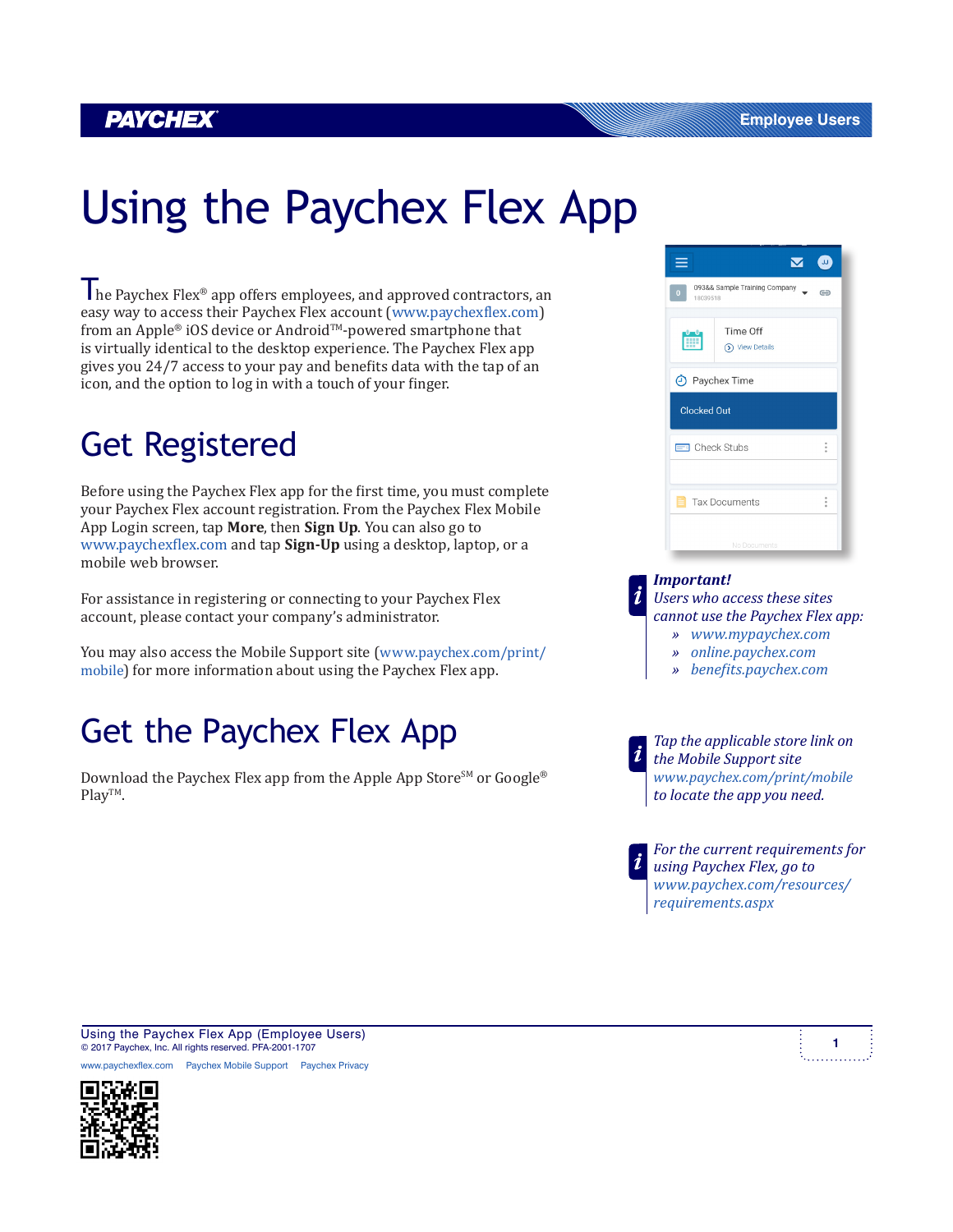### **PAYCHEX**

## Accessing Dashboard Items

The Paychex Flex app provides dashboard access to your Paychex Flex account. You can view system messages by tapping the envelope symbol in the header.

You can access a variety of pay and personal data:

#### **• Retirement**

Manage your retirement contributions and investment allocations, or view your plan history including investment balance, performance, and loan information.

**• Time Off**

View your vacation and personal time off balances, and accrual information.

#### **• Paychex Time**

If you use Paychex Flex Time, you will see your current punch status.

**• Check Stubs**

View information about your checks, including total earnings, withholdings, deductions, and check number or direct deposit.

**• Tax Documents** View your Forms W-2 or 1099-MISC.

#### **• Health & Benefits**

View your health and benefits information, including coverage elections and plan types, eligibility date and status, premium amounts, member guide, and links to carrier information.

#### **• FSA**

View information about medical/dental and dependent care account balances, reimbursements, elections, claims history, and debit cards.

#### **• My Profile**

Manage your profile information including personal details, and password and security questions. View your employment status and summary.

#### **• Feedback**

Tell us what you like (or don't like) about the app.

**<sup>2</sup>** Using the Paychex Flex App (Employee Users) © 2017 Paychex, Inc. All rights reserved. PFA-2001-1707

w.paychexflex.com Paychex Mobile Support Paychex Privacy



#### **Employee Users**



*Available features on the dashboard are determined by your company profile. For example, if your company has not subscribed to a retirement plan, Retirement will not display.*

*Paychex apps and procedures employ strict security standards. You can also protect your data by:*

- **»** *never leaving your smartphone unattended in public places.*
- **»** *setting your smartphone to lock or time out. Require a password.*
- **»** *regularly checking for operating system updates to ensure you have the latest security features.*
- **»** *downloading apps only from an approved marketplace.*